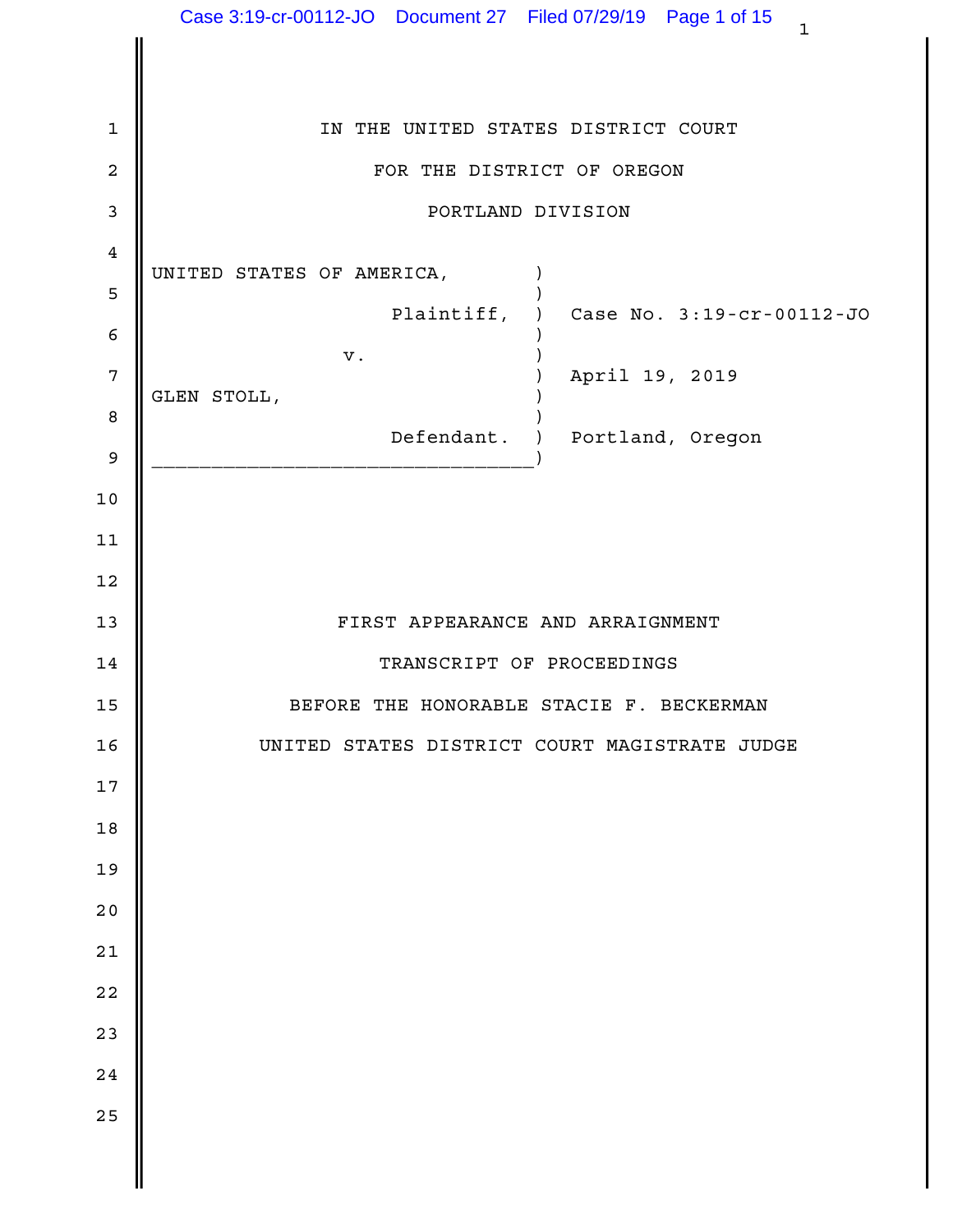|                  |                    | Case 3:19-cr-00112-JO  Document 27  Filed 07/29/19  Page 2 of 15<br>$\overline{a}$ |  |
|------------------|--------------------|------------------------------------------------------------------------------------|--|
|                  |                    |                                                                                    |  |
| $\mathbf{1}$     |                    | APPEARANCES                                                                        |  |
| $\boldsymbol{2}$ | FOR THE PLAINTIFF: |                                                                                    |  |
| $\mathsf 3$      |                    | SCOTT E. BRADFORD<br>U.S. Attorney's Office                                        |  |
| $\overline{4}$   |                    | 1000 SW Third Avenue<br>Suite 600                                                  |  |
| $\mathsf S$      |                    | Portland, OR 97204                                                                 |  |
| $\epsilon$       | FOR THE DEFENDANT: | NOAH A. F. HORST                                                                   |  |
| $7\phantom{.0}$  |                    | Levi Merrithew Horst PC<br>610 SW Alder Street                                     |  |
| 8                |                    | Suite 415<br>Portland, OR 97205                                                    |  |
| $\mathsf 9$      |                    |                                                                                    |  |
| 10               |                    |                                                                                    |  |
| 11               |                    |                                                                                    |  |
| 12               |                    |                                                                                    |  |
| 13               |                    |                                                                                    |  |
| 14               | COURT REPORTER:    | Jill L. Jessup, CSR, RMR, RDR, CRR, CRC                                            |  |
| 15               |                    | United States District Courthouse<br>1000 SW Third Avenue, Room 301                |  |
| 16               |                    | Portland, OR 97204<br>$(503)$ 326-8191                                             |  |
| $17$             |                    |                                                                                    |  |
| 18               |                    | $\star$<br>$^\star$<br>$^\star$                                                    |  |
| 19               |                    |                                                                                    |  |
| $20$             |                    |                                                                                    |  |
| $21$             |                    |                                                                                    |  |
| $2\,2$           |                    |                                                                                    |  |
| 23               |                    |                                                                                    |  |
| $2\,4$           |                    |                                                                                    |  |
| 25               |                    |                                                                                    |  |
|                  |                    |                                                                                    |  |
|                  |                    |                                                                                    |  |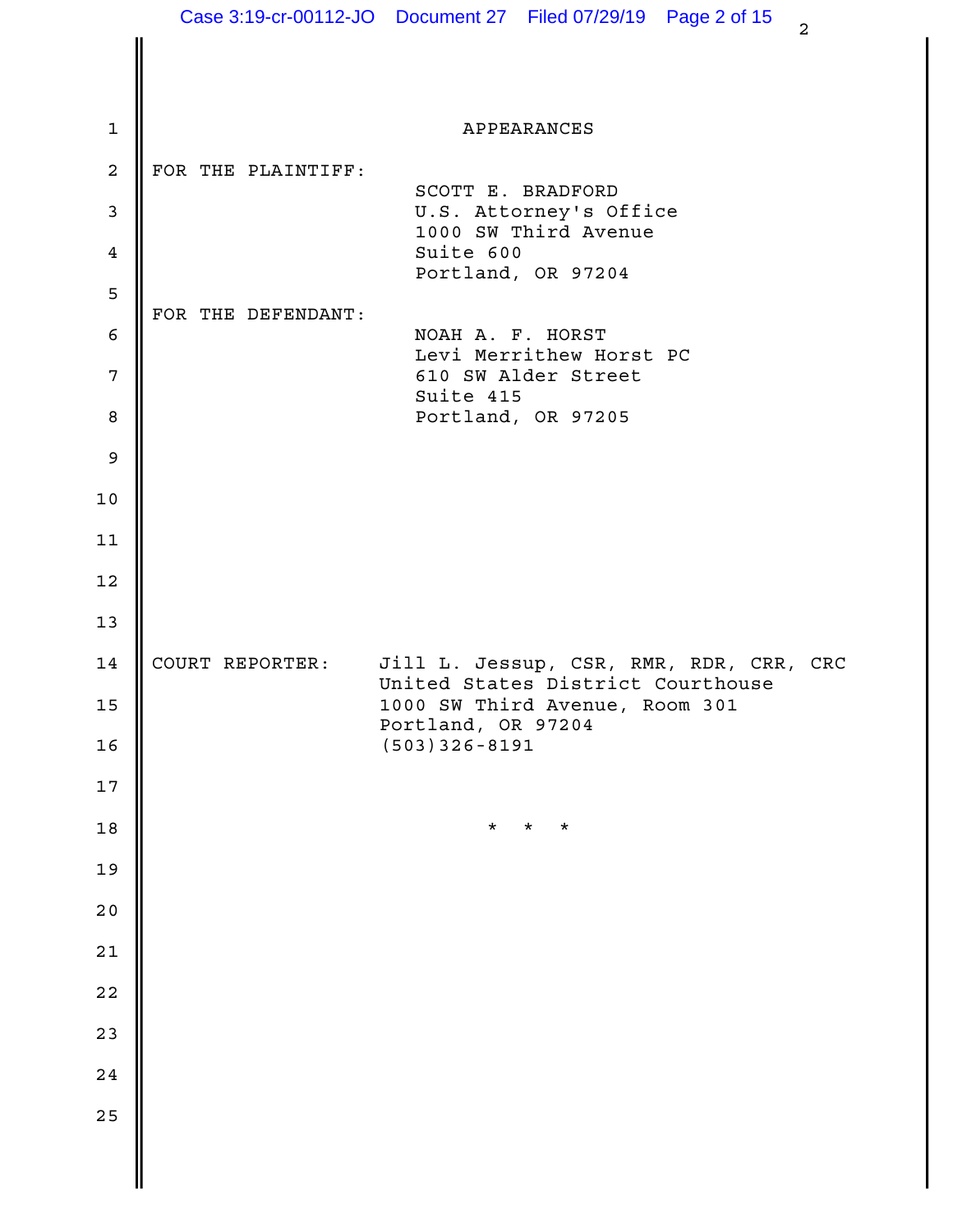|              | Case 3:19-cr-00112-JO  Document 27  Filed 07/29/19  Page 3 of 15<br>3 |  |
|--------------|-----------------------------------------------------------------------|--|
|              |                                                                       |  |
| $\mathbf{1}$ | TRANSCRIPT OF PROCEEDINGS                                             |  |
| 2            | (April 19, 2019)                                                      |  |
| 3            | (In open court:)                                                      |  |
| 4            | MR. HORST: We need just a moment, Your Honor.                         |  |
| 5            | Judge, thank you for the time.                                        |  |
| 6            | Noah Horst, H-o-r-s-t. My bar number is 076089. I'm with              |  |
| 7            | Mr. Stoll. He just needed to review the release conditions            |  |
| 8            | that Pretrial Services was recommending. We're ready to               |  |
| 9            | proceed.                                                              |  |
| 10           | THE COURT: Okay.<br>Thank you.                                        |  |
| 11           | MR. BRADFORD: The next case before the Court is                       |  |
| 12           | United States of America v. Glen Stoll. Case No. 19-cr-00112.         |  |
| 13           | This case is assigned to Judge Jones. The defendant is                |  |
| 14           | present, in custody, and accompanied by counsel, Mr. Noah             |  |
|              | 15    Horst, who I think is going to be seeking panel appointment.    |  |
| 16           | MR. HORST: Right.                                                     |  |
| 17           | MR. BRADFORD: Now is the time set for an arraignment                  |  |
| 18           | on a six-count indictment alleging conspiracy, tax fraud              |  |
| 19           | violations, or criminal tax violations, bank fraud, and making        |  |
| 20           | false statements to financial institutions.                           |  |
| 21           | The case is under seal, and I would move at this time to              |  |
| 22           | unseal the case.                                                      |  |
| 23           | THE COURT: Mr. Horst, any objection to unsealing the                  |  |
| 24           | case?                                                                 |  |
| 25           | MR. HORST: No, Judge.                                                 |  |
|              |                                                                       |  |
|              |                                                                       |  |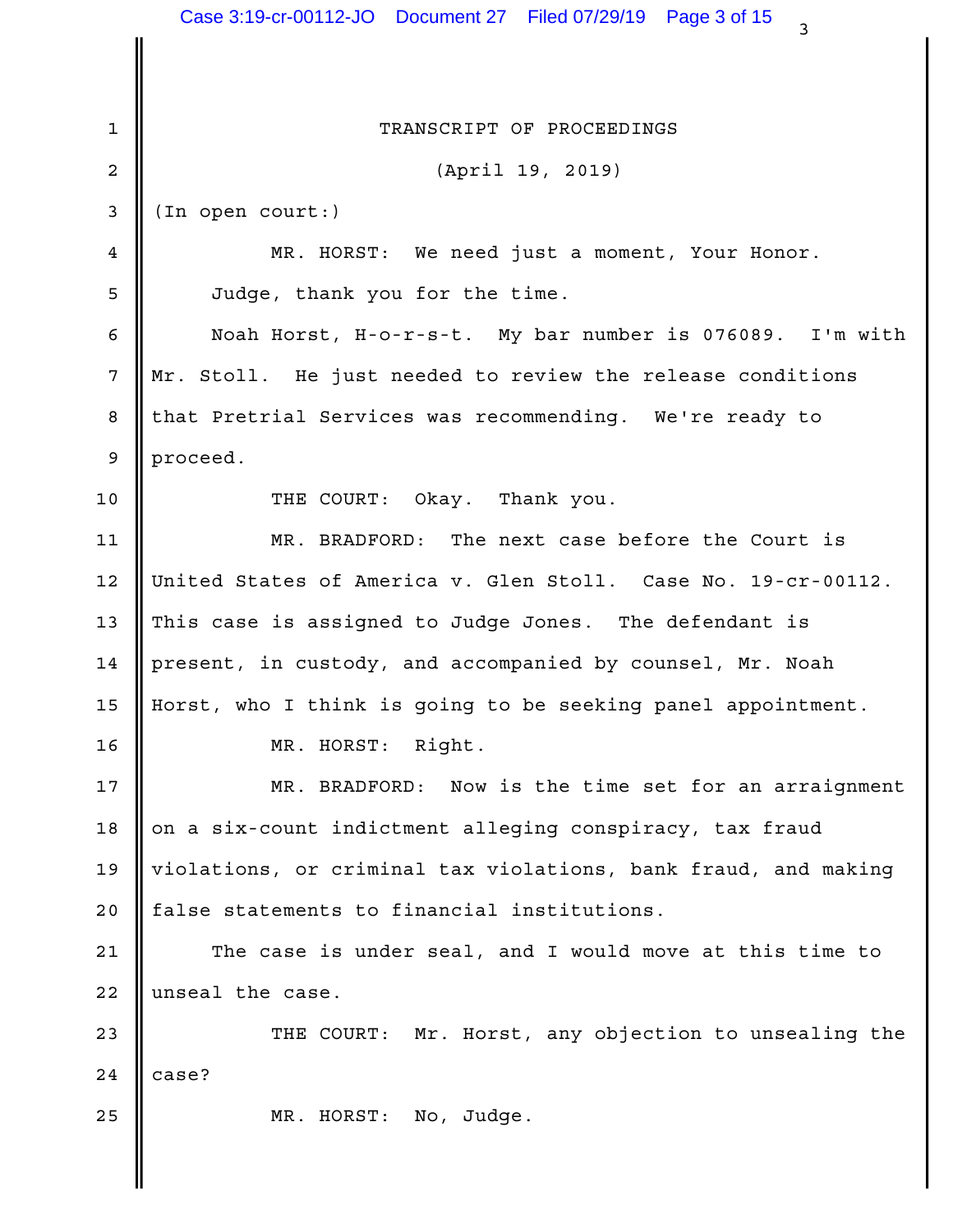1 || THE COURT: Okay. I will grant the government's 2 || motion to unseal the case in its entirety. Thank you. 4 || THE COURT: Mr. Horst, are you seeking appointment | today? 5 I am, Judge. Okay. Have you had a chance to determine whether Mr. Stoll qualifies for court-appointed counsel? 8 9 || MR. HORST: Judge, I have not done that, but my | 10 || understanding is that the federal public defender in Washington | 11 || made a determination, or at least had Mr. Stoll fill out a 12 || financial affidavit, and the case was routed to me. So I 13 || believe that he has been previously determined to qualify, and 14 I would ask for appointment on this case. 15 || THE COURT: Okay. Thank you. Does our Federal | 16 || Public Defender's Office have a conflict? MR. BRADFORD: Yes, Your Honor. 17 18 **II** THE COURT: Okay. Thank you. 19 || Good afternoon, Mr. Stoll. You have the right to be 20 || represented by a lawyer in this case. If you want to hire a 21 || private lawyer at your own cost, you can do that. But if you 22 || cannot afford to pay a lawyer right now, I'll appoint 23 || Mr. Horst, who is an experienced federal criminal defense 24 || lawyer on our Criminal Justice Act panel of lawyers, to serve 25 as your lawyer.  $3 \parallel$  MR. HORST: 6 || MR. HORST: 7 || THE COURT: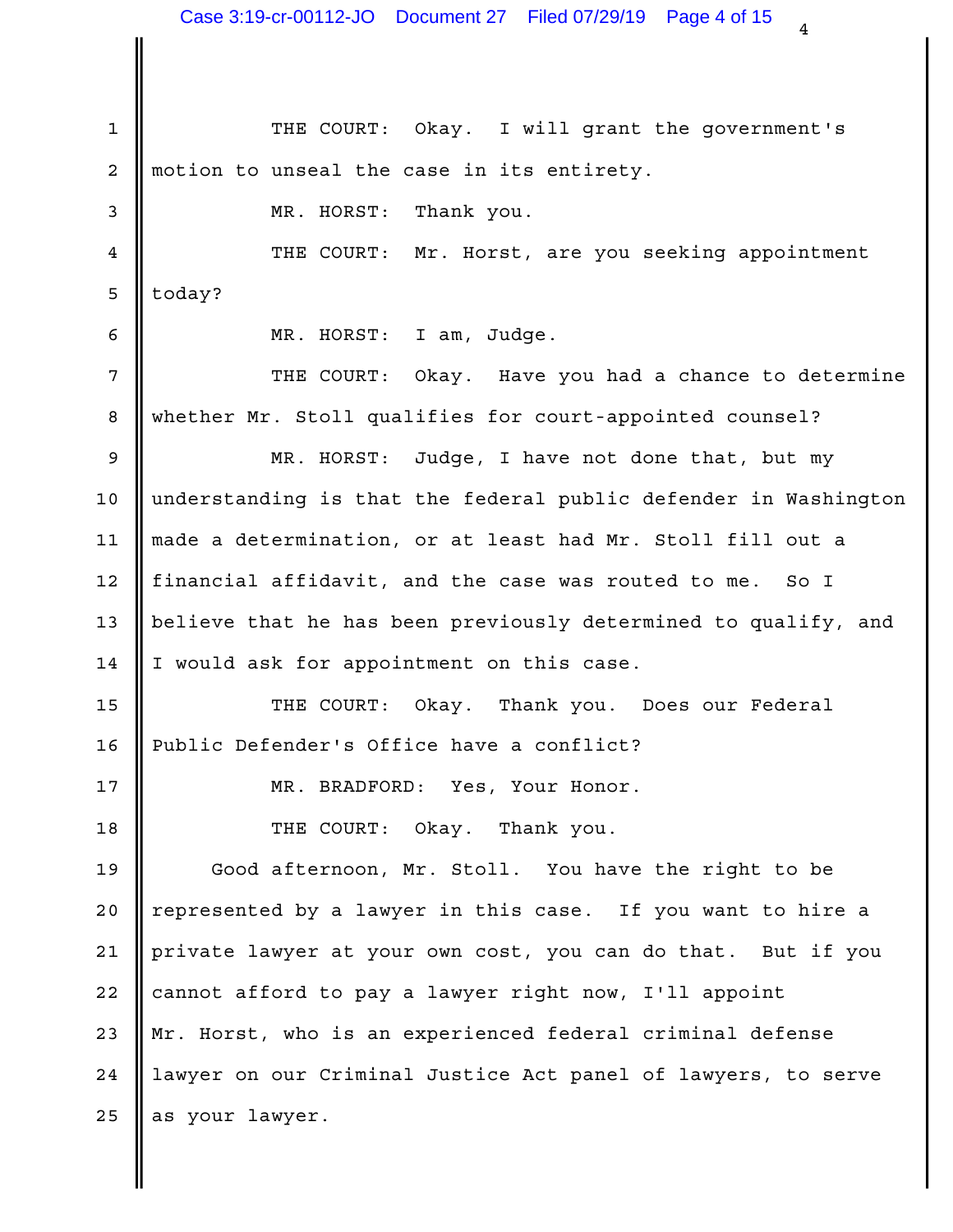1 Is that what you would like me to do? 2 || THE DEFENDANT: Yes. I have agreed to defer to my | 3 || counsel. Thank you very much. THE COURT: Okay. Thank you. 4 5 || I will make a finding that Mr. Stoll qualifies for | 6 || court-appointed counsel, and I'll enter an order appointing 7 || Mr. Horst to serve as his counsel. 8 || Mr. Horst, has Mr. Stoll had a chance to review a copy of || 9 || the indictment? MR. HORST: Judge, he has. We reviewed it together 10 11 || this morning in my office before he turned himself in to the 12 || marshals. 13 Number 13 Number 13 Number 2008. Thank you. 14 || Is it his wish to enter not guilty pleas at this time? | MR. HORST: It is, Judge. We'll proceed as named and 15 16 || we'll waive further reading and advice of rights and request a  $\qquad$  | 17  $\parallel$  jury trial. 18 **II** THE COURT: Okay. Thank you. Mr. Stoll, you do have the right to review a copy of the 19 20 || indictment in this case. I understand you've had a chance to the loss of 21 || take a look at that. I also want to remind you that you have 22 || the right to remain silent. What that means is you're not 23 || required to speak to anybody from the government about these 24 || allegations. And if you do talk to anybody other than your 25 || lawyer, your statements can be used as evidence against you.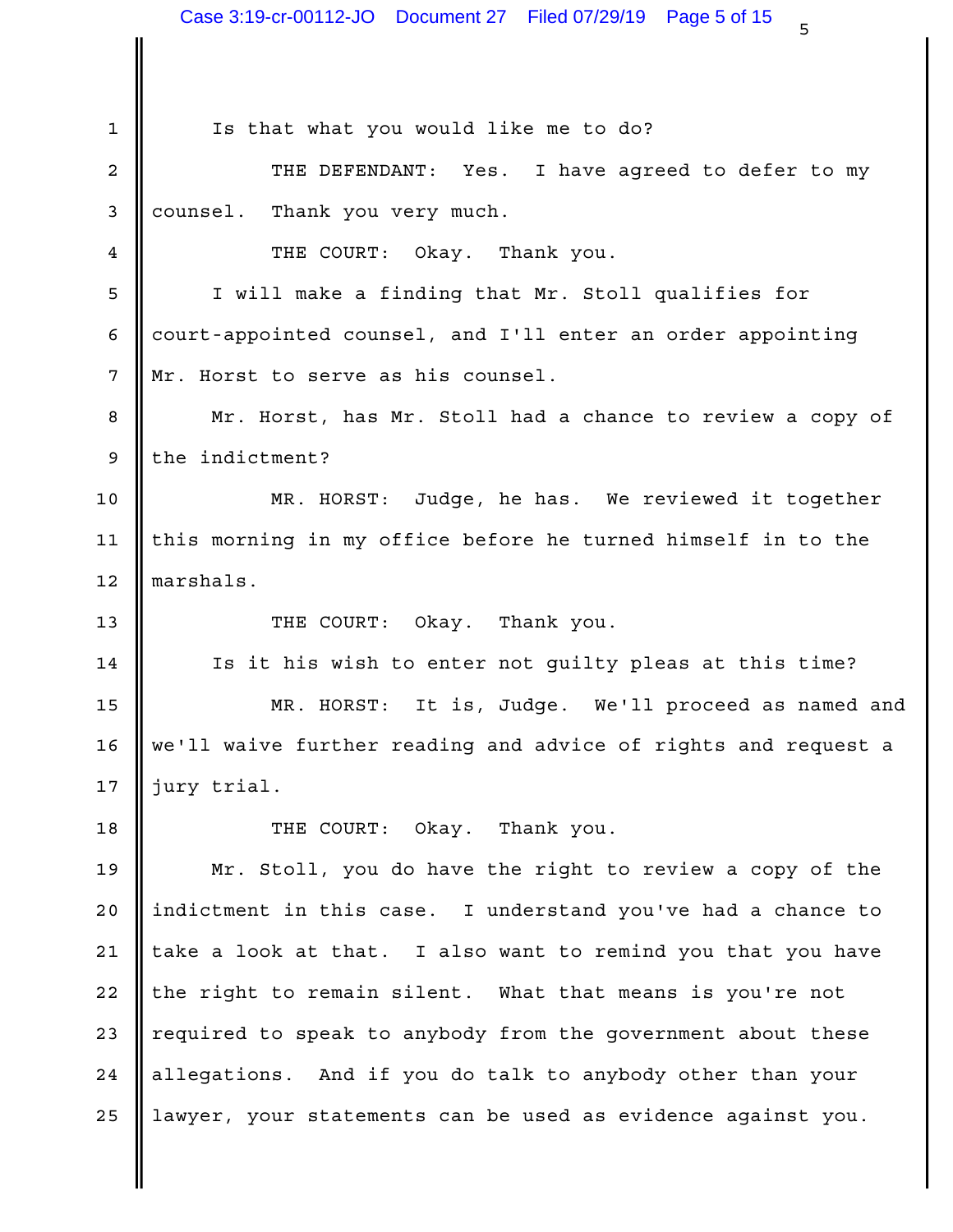1 || That also applies to jail calls, so if you are ever in custody | 2 || and you're talking on the phone, those calls are monitored and | 3 || statements that you make to friends or family could be used as 4 evidence against you. 5 || I will enter not guilty pleas to the seven-count 6 | indictment. 7 || Mr. Bradford, how many days do you anticipate for trial? | 8 || MR. BRADFORD: The government's case-in-chief would | 9 || take approximately one week. 10 || THE COURT: Okay. For today's purposes, I'll set it | 11 || for a five-day jury trial to begin on June 18, 2019, at 9:00 a.m. before Judge Jones. Discovery is due in 14 days. 12 13 || Mr. Bradford, is the government seeking pretrial detention |  $14$  | in this case? 15 || MR. BRADFORD: We are not. 16 || We agree with Pretrial's assessment and proposed | 17 || conditions, but I would like to raise a few issues with the 18 | Court aside from those conditions at the appropriate time 19 || today. 20 **I** THE COURT: Go ahead. 21 || MR. BRADFORD: Thank you. I would note, | 22 || specifically, that Mr. Stoll has had an injunction, a permanent | 23 || injunction, issued against him by a court. I've tendered a 24 | copy of that injunction to the courtroom deputy for the Court's | 25 || review. That was issued in the Western District of Washington |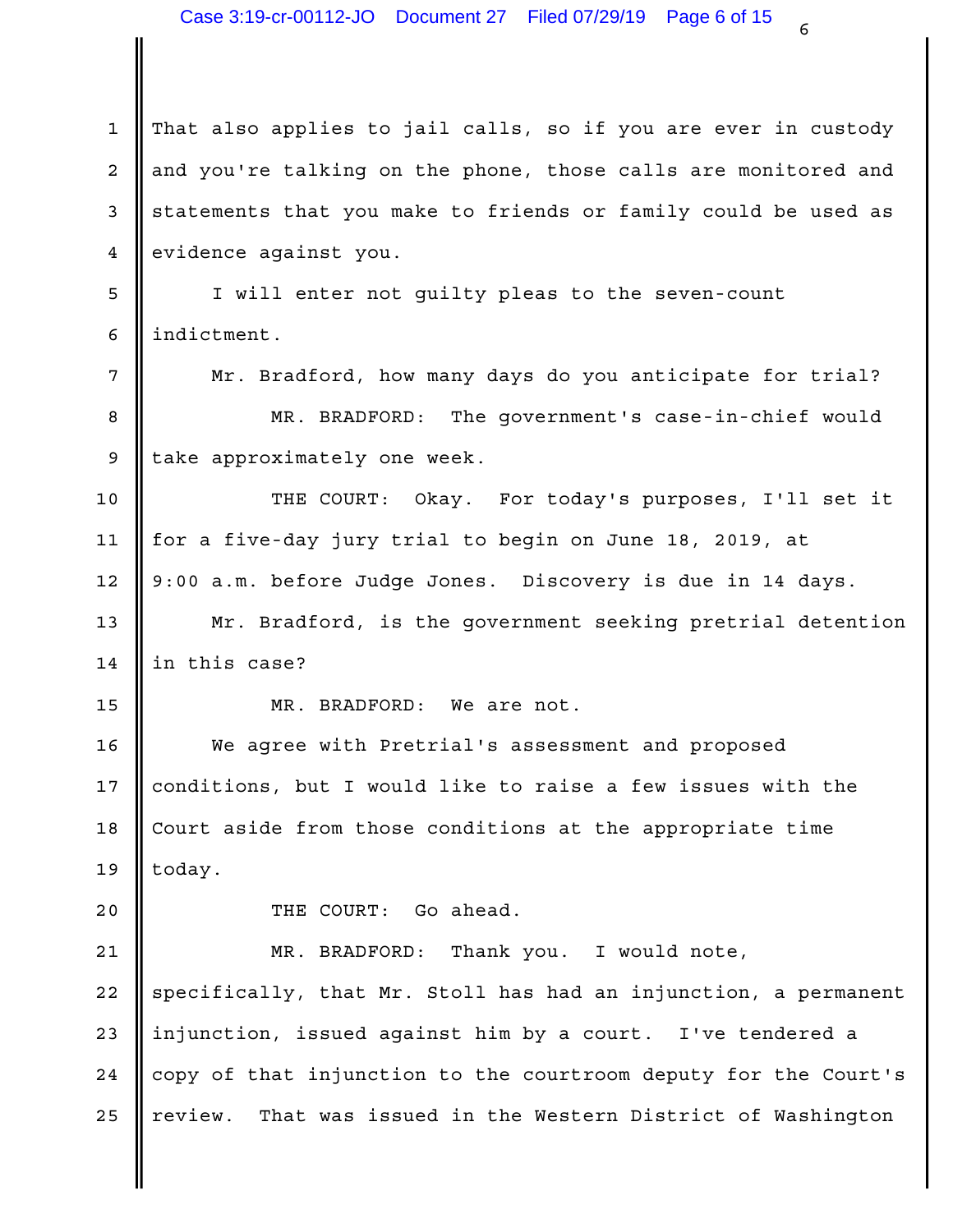1 || in 2005. Mr. Stoll has been in violation of that injunction 2 || and the conditions outlined on page 14 of that injunction since | 2005. He's also held himself out in the community as a lawyer 3 4 || and has engaged in the unauthorized practice of law. It's 5 || unclear whether he has any official government identification,  $\qquad \vert$ 6 || like a state-issued driver's license. So those are additional | 7 || issues the government is concerned about.

8 || Mr. Stoll does subscribe to some sovereign citizen beliefs || 9 || and is associated with some sovereign citizen groups.

10 || To that point, I would advise him, here in open court, | 11 || that if he files any documents, liens, et cetera, against the 12 || Court or any government official, that is a separate crime 13 under 18 United States Code § 1521, and the government will 14  $\parallel$  pursue charges if he does or has someone do that on his behalf.  $\parallel$ 

15 || I note that Pretrial has incorporated the conditions of 16 || the injunction and its proposed conditions of release, but he 17 || will be in violation of that immediately if the Court releases | 18 || him with these conditions. So I would give him 24 hours to 19 || take down the website, as required by the injunction.

20 || If he does not do so, then the government will likely seek | 21 || a warrant, or something, for him being in violation of his 22 | proposed conditions of release.

23 || Again, he's had plenty of time to take that down and | 24 | follow the injunction.

25  $\parallel$  THE COURT: Mr. Bradford, let me ask you. The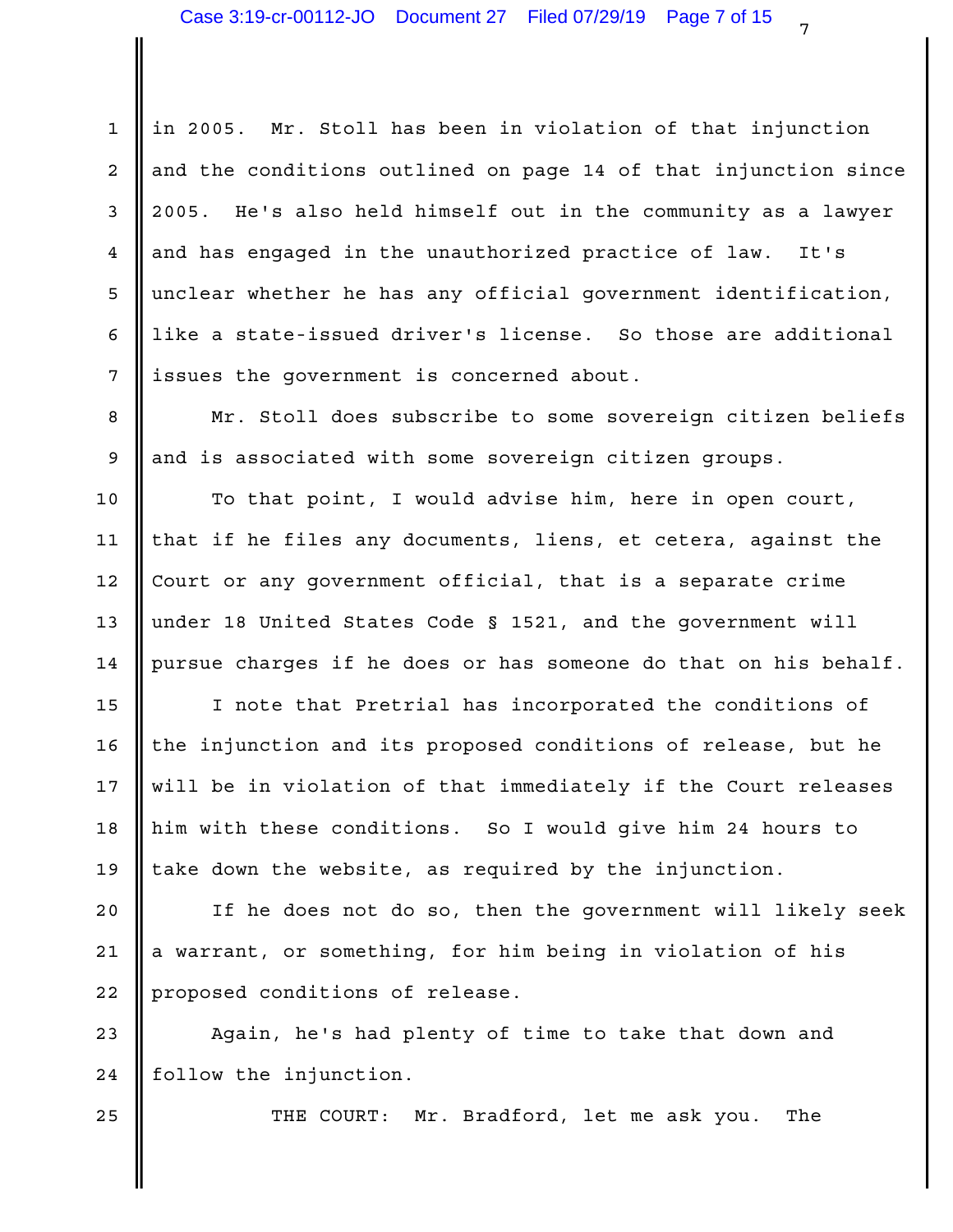1 || injunction is covered in the proposed release conditions, and I | 2 || believe the -- the state ID issue is somewhat addressed in the 3 sense that a defendant shall not operate a motor vehicle without a government-issued driver's license. 4

5 || Do you need a separate condition relating to unauthorized | 6 || practice of law, or is that covered in the release condition 7 || that prohibits Mr. Stoll from violating any state or federal or | 8 || local law?

MR. BRADFORD: I believe it's covered in the general 9 10  $\parallel$  condition, but I want it to be specific on the record today and  $\parallel$ 11  $\parallel$  articulate that that issue is covered, if the Court agrees, to  $\parallel$ 12  $\parallel$  put the defendant on notice that he cannot do that, given these  $\parallel$ 13 || release conditions; that we don't get hyper-technical or 14 || wordsmith with the proposed conditions of release.

THE COURT: Okay. Thank you. 15

Mr. Horst? 16

Thank you, Judge. 17 NR. HORST:

18 || I've had a chance to briefly -- when Mr. Stoll came out || 19 || and reviewed the conditions of release with Pretrial Services, I 20 || I've requested that he sign this document in open court, which | 21  $\parallel$  he has done, and he's prepared to abide by those conditions.

22 || I did receive a copy of this injunction. As far as I | 23 || know, it's not going to be a problem. If it is, I will come 24  $\parallel$  back to court to address any issues that we might have with it.  $\parallel$ 25 || I don't know -- is it the Remedies of Law website? Is |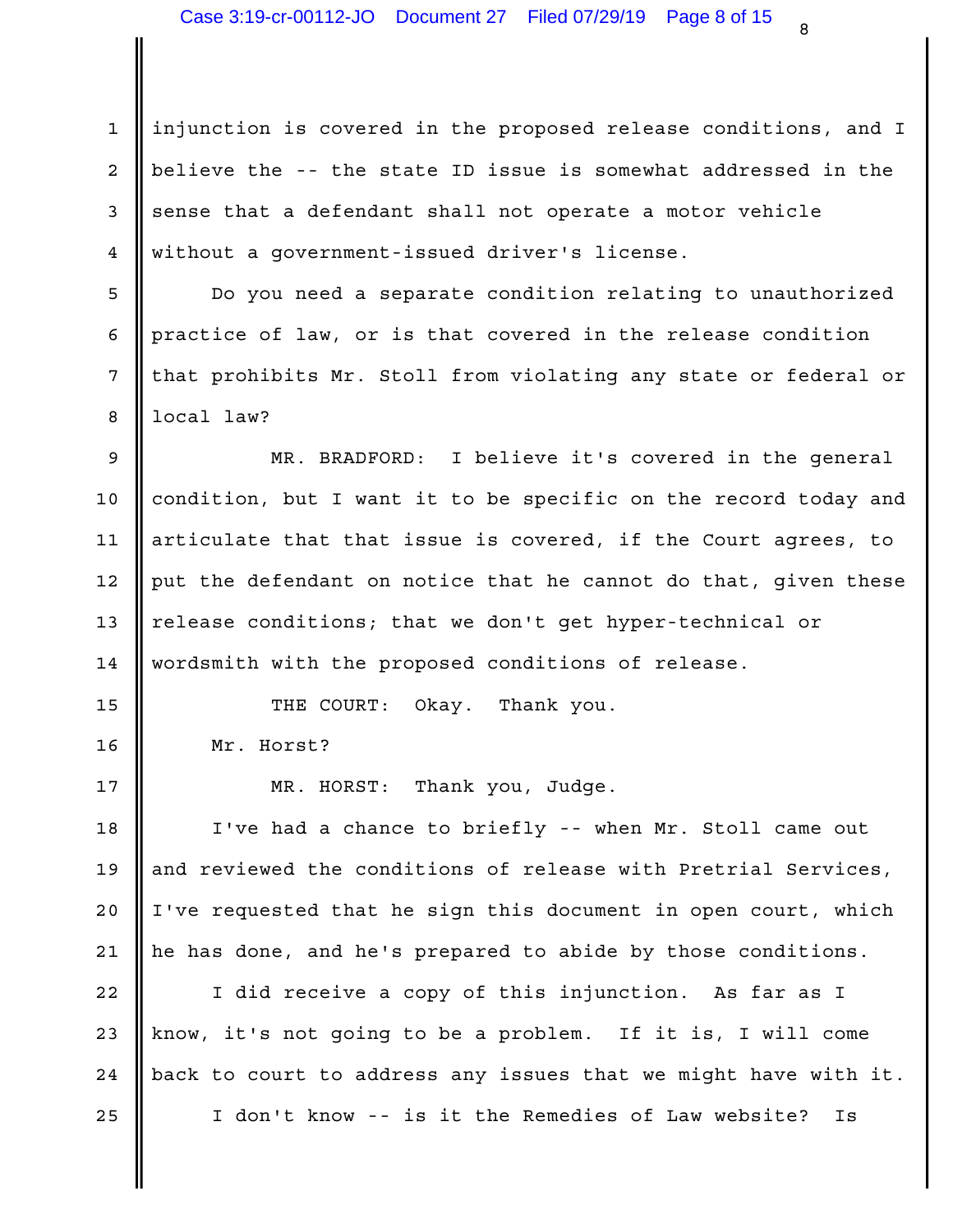1 || that what you're talking about that needs to come down?

That's the one, Your Honor. 3 || THE COURT: Okay. Thank you. Mr. Stoll, I will go 4 || ahead and sign the release order. That means you will not be 5 || placed in custody pending trial. Trial can sometimes be set 6  $\parallel$  out for quite some time, so pretrial detention is a pretty big  $\parallel$ 7 || deal. I believe that you at this point do not pose a risk of 8 || danger to the community or a risk of nonappearance, so I'll | 9 sign the release order. But I agree with Mr. Bradford's 10 || concern with whether or not what you're doing in your daily 11 || life may violate some of these release conditions. You have l heard him say if you don't take down or cause to be taken down 12 13  $\parallel$  the Remedies at Law website, that that would be a violation of  $\parallel$ 14 || these rules that we're handing over to you. 2 || MR. BRADFORD: Yes.

15 || I'm not going to prejudge that, but I think that's 16 || probably likely true because that does arguably violate this 17 || permanent injunction, and so that's a very serious matter. If 18 || you break any of these rules, you will likely be arrested on a  $\qquad$  | 19 || warrant from the Court and be right back here and likely be 20 || detained pending trial and be put in custody until trial, and | 21 || sometimes that can be up until a year. So that's a really big |  $22$  deal.

23 || And so it's very important that you follow all of these | 24 || conditions of release, including abiding by this permanent 25 || injunction; including if you're driving, you're driving with a  $\;$  |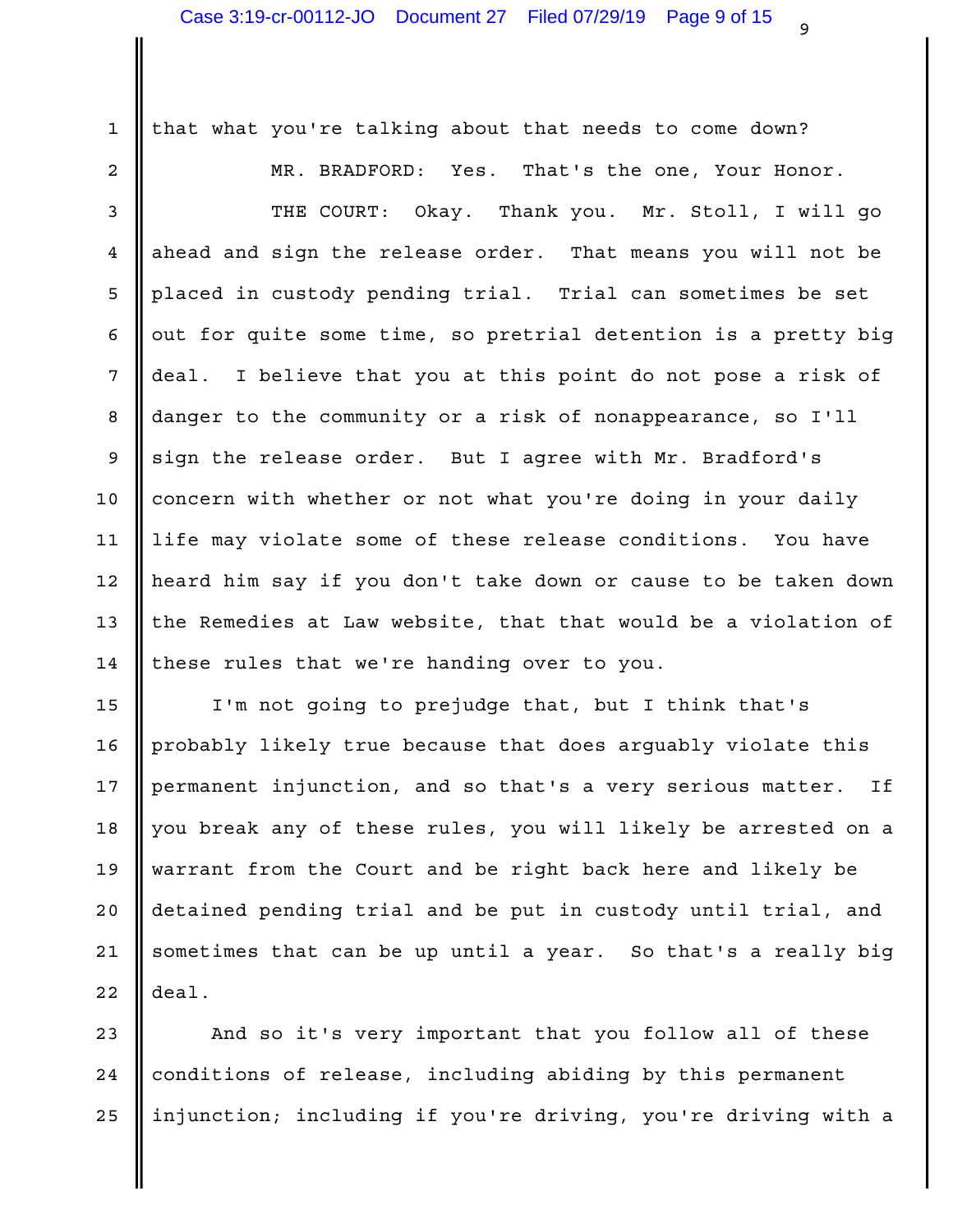1 || valid driver's license. You are not allowed to practice law if 2 || you don't have a law degree. All of those things, if you do |  $3$  | them, will be a violation of the conditions of your release,  $\qquad$ 4 || and that would cause your release to be revoked, and you would | 5 || be sitting in custody pending your trial.

So nobody wants that to happen to you. So we'll have to 6 7 || be very clear, if you have any questions about what you're 8 || allowed to do and what you're not allowed to do while you're on | 9 || release, please ask Mr. Horst, please ask your Pretrial | 10 Services officer, because we don't want to trip you up on a 11 || technicality, but all these rules are very important.

12 || Do you have a question for your lawyer?

13 Go ahead.

14 || MR. HORST: Judge, Mr. Stoll is just concerned about | 15 ||inadvertently violating one of the Court's orders, which makes | 16  $\parallel$  sense to me, and it's just requesting that he receive notice if  $\parallel$ 17 || he's in violation. I mean, clearly some of these orders, like | 18 || if you drive, you have to have a valid license, that seems | 19  $\parallel$  pretty clear to me and hard to be -- not to be in compliance, 20 || but some of these -- the other orders I frankly don't -- I'm 21 || not fully familiar with this injunction, so I would ask that 22  $\parallel$  if -- if the parties think that he is violating something, that  $\parallel$ 23 || I be allowed to intervene. I think we have a pretty good 24 || relationship, and I can help Mr. Stoll comply with those  $\qquad \qquad \mid$ 25 || conditions, and I think that that good relationship is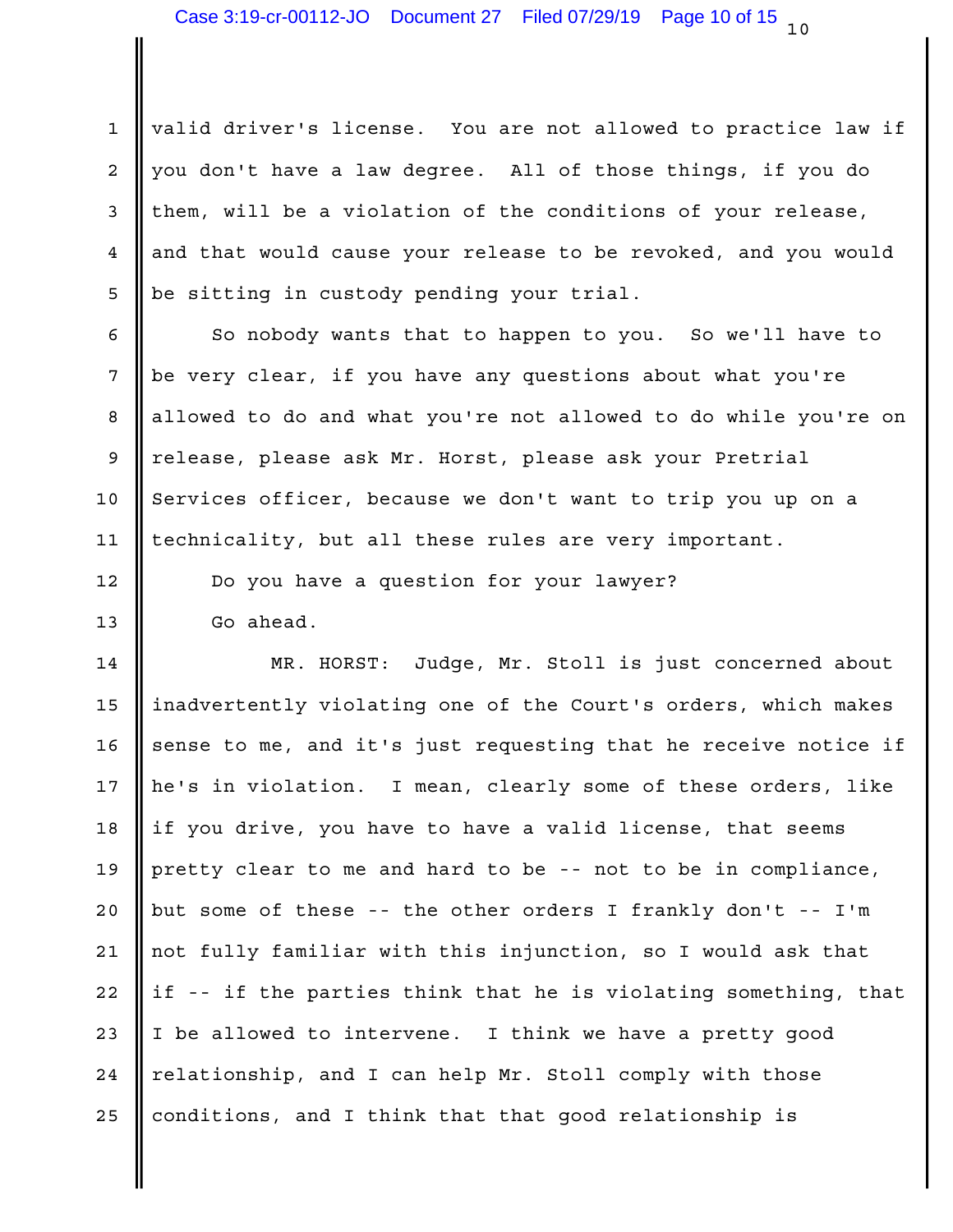$11$  . Case 3:19-cr-00112-JO Document 27 Filed 07/29/19 Page 11 of 15

1 demonstrated by his behavior in court today and also him 2 || turning himself in.

3 SOMETHE COURT: Mr. Bradford?

4 || MR. BRADFORD: I appreciate Mr. Horst's concerns and | 5 || his desire to intervene on his client's behalf, but that would | 6 || be inappropriate and improper for us to give prior notice of a 7 || violation where it would require his arrest. There's a safety | 8 || risk, a harm to the community, those types of thing. So we 9 can't agree that we would always give prior notice that he's in | 10 | violation.

11 || THE COURT: Sure.

12 || MR. BRADFORD: I think Pretrial probably has similar | 13 || feelings. I know there's some times where we do give prior 14 || notice to sort things out, but to make that a blanket 15 || requirement, the government would object.

MR. HORST: Judge, I'm not asking -- just to be 16 17 || clear, I mean, obviously, if there's a safety risk, there's || 18 || nothing I can do. But if there's another website or some other | 19 ||issue that we haven't addressed here today in court, that it 20 || becomes apparent that Mr. Stoll has not been able to comply less in the local metal of the local metal o 21 || with, I would just like a heads-up from Pretrial so I can work | 22 || with Mr. Stoll to come into compliance.

23 || THE COURT: Okay. And, certainly, everybody in this | 24  $\parallel$  system acts reasonably, and so oftentimes there will be a  $\parallel$ 25 | concern that you're doing something you're not supposed to do,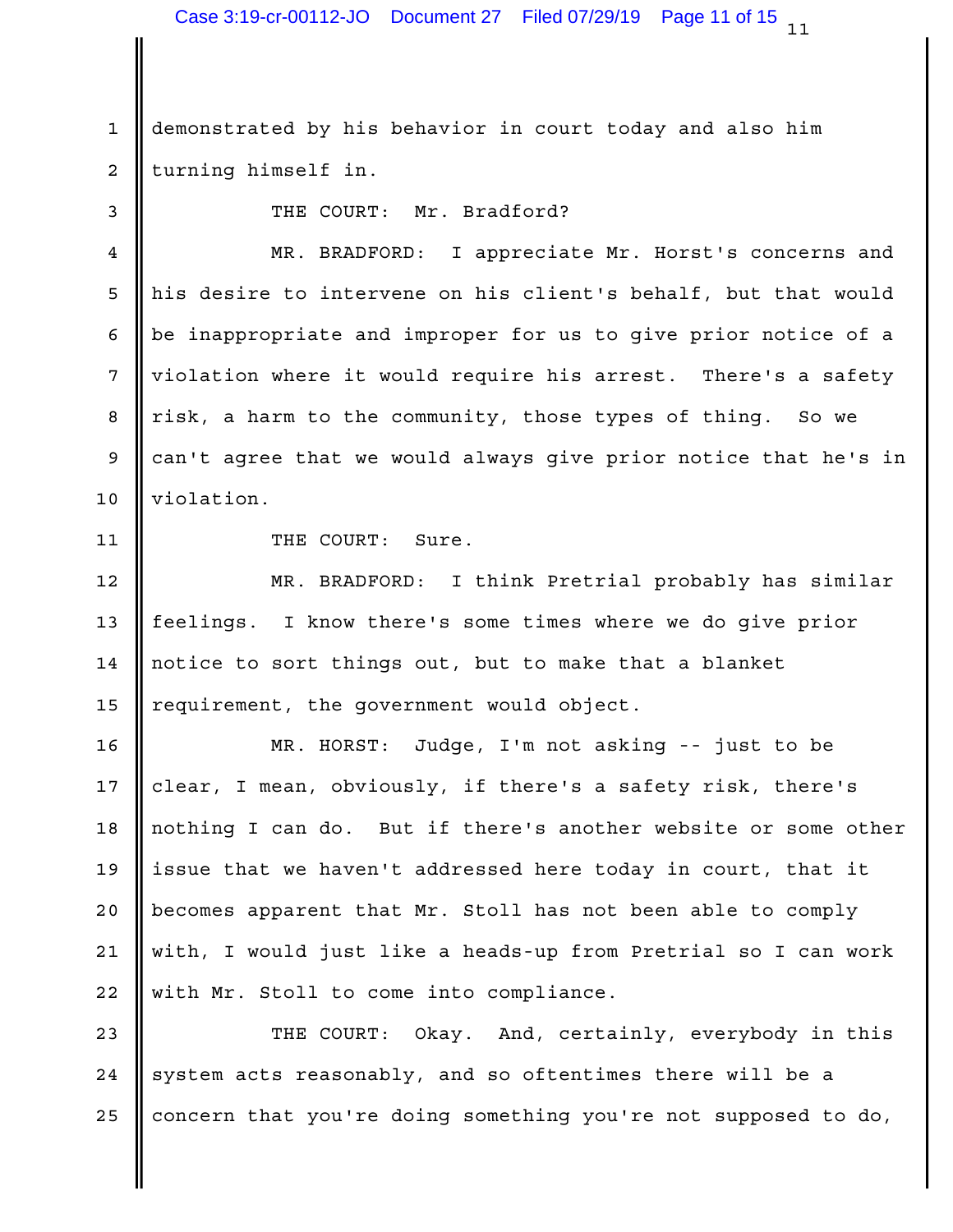1 and Pretrial will have a conversation with you about it. 2 Sometimes the government's involved with that; sometimes it's 3 || not. If it's a major violation that's putting people at risk, | 4 || there's the risk that you would have a warrant issued without 5 || knowledge of that. That happens.

6 || But, usually, Pretrial is going to work with you to make | 7 sure you understand what you're allowed to do, what you're not 8 || allowed to do, and you'll have conversations about that. And I | 9 || would invite Mr. Horst to have a conversation with Mr. Bradford | 10 || about his -- his view of what would constitute a violation and | 11 || what wouldn't because he's obviously been working with these | 12 || facts, the situation for longer than you have, and so for him 13  $\parallel$  to share his views on what these possible pitfalls are would be  $\parallel$ 14 || helpful.

15  $\parallel$  So we don't want to -- nobody wants to trip Mr. Stoll into  $\parallel$ 16  $\parallel$  a violation or set up a trap, but we do need him to follow the  $\parallel$ 17 || law while he's out on release, and some of the things that are | 18 || alleged here, some of Mr. Bradford's concerns, are violations || 19  $\parallel$  of the law that have been happening up until today. So the 20 || concerns are that those things stop and so that while you're on | 21 || pretrial release, you're abiding by the law a hundred percent  $22$  of the time.

23 || Mr. Stoll, the other concern is you need to be in court 24 || when you're ordered to be in court. So if you fail to appear | 25  $\parallel$  for a sentencing or a -- a hearing, that could be a whole other  $\parallel$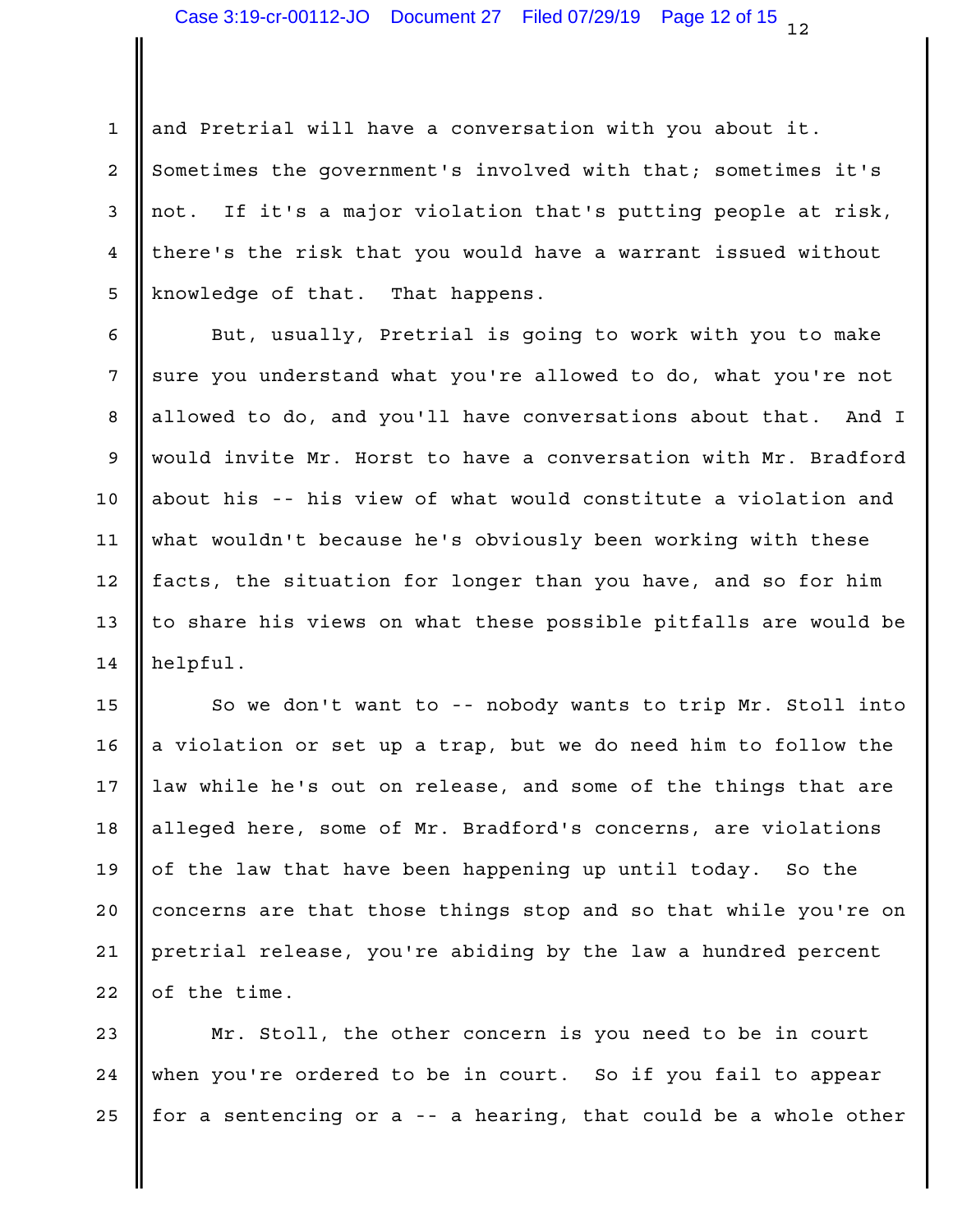1 criminal offense you could be charged with. And any time on  $2$  | that offense would be added to the time for this case.

3 || And so it's really important to keep in touch with your || 4 || lawyer. He needs to know how to reach you so he can keep state the loss of the loss 5 || apprised of any future court dates.

If you do have any questions about the conditions of your 6 7 || release, certainly always reach out to your Pretrial Services 8 || officer. They can answer those questions. And Mr. Horst will | 9 separator of the resource as well.

10 || Mr. Horst, anything further that we need to discuss this || 11 || afternoon?

12 || MR. HORST: Judge, I know that usually these cases | 13 || get set over past their initial appearance. I just wanted to  $\qquad \vert$ 14 || let the Court know I'm scheduled in trial in Multnomah County |  $15$  already on the 18th.

16 COURT: On?

17 || MR. HORST: On June 18th.

18 || THE COURT: Certainly, I would be surprised if the | 19 || trial went forward on June 18th, but if there's some concern or | 20 || there's no waiver of the Speedy Trial Act and you think that 21 || that is a date certain that is going to play out, I'd urge you | 22 || to contact Judge Jones' chambers and try to find a different 23  $\parallel$  trial date.

I will. Thank you, Judge. 25 **Case of STALE AND MR. BRADFORD:** Thank you.  $24$  || MR. HORST: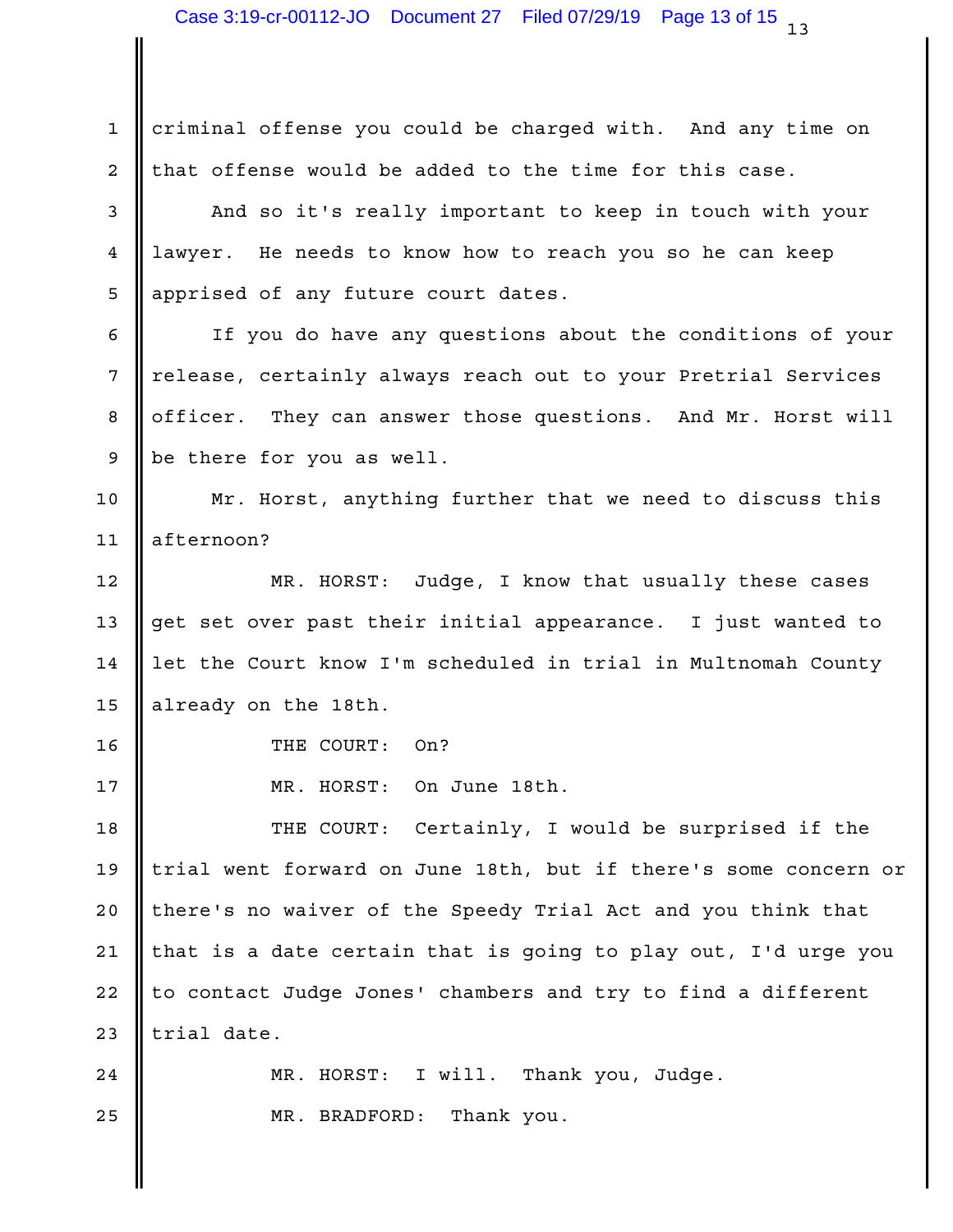|                | Case 3:19-cr-00112-JO Document 27 Filed 07/29/19 Page 14 of 15 14 |
|----------------|-------------------------------------------------------------------|
|                |                                                                   |
| $\mathbf{1}$   | Thank you. Thank you, Mr. Stoll.<br>THE COURT:                    |
| $\overline{a}$ | I'll go ahead and sign the release order.                         |
| $\mathbf{3}$   | Thank you.<br>MR. HORST:                                          |
| $\overline{4}$ | (Hearing concluded.)                                              |
| $\mathsf S$    |                                                                   |
| $\epsilon$     |                                                                   |
| $\overline{7}$ |                                                                   |
| $\,8\,$        |                                                                   |
| $\mathsf 9$    |                                                                   |
| 10             |                                                                   |
| 11             |                                                                   |
| $12\,$         |                                                                   |
| 13             |                                                                   |
| 14             |                                                                   |
| $15\,$         |                                                                   |
| 16             |                                                                   |
| $17\,$         |                                                                   |
| 18             |                                                                   |
| 19             |                                                                   |
| 20             |                                                                   |
| $21$           |                                                                   |
| $2\sqrt{2}$    |                                                                   |
| 23             |                                                                   |
| 24             |                                                                   |
| 25             |                                                                   |
|                |                                                                   |
|                |                                                                   |